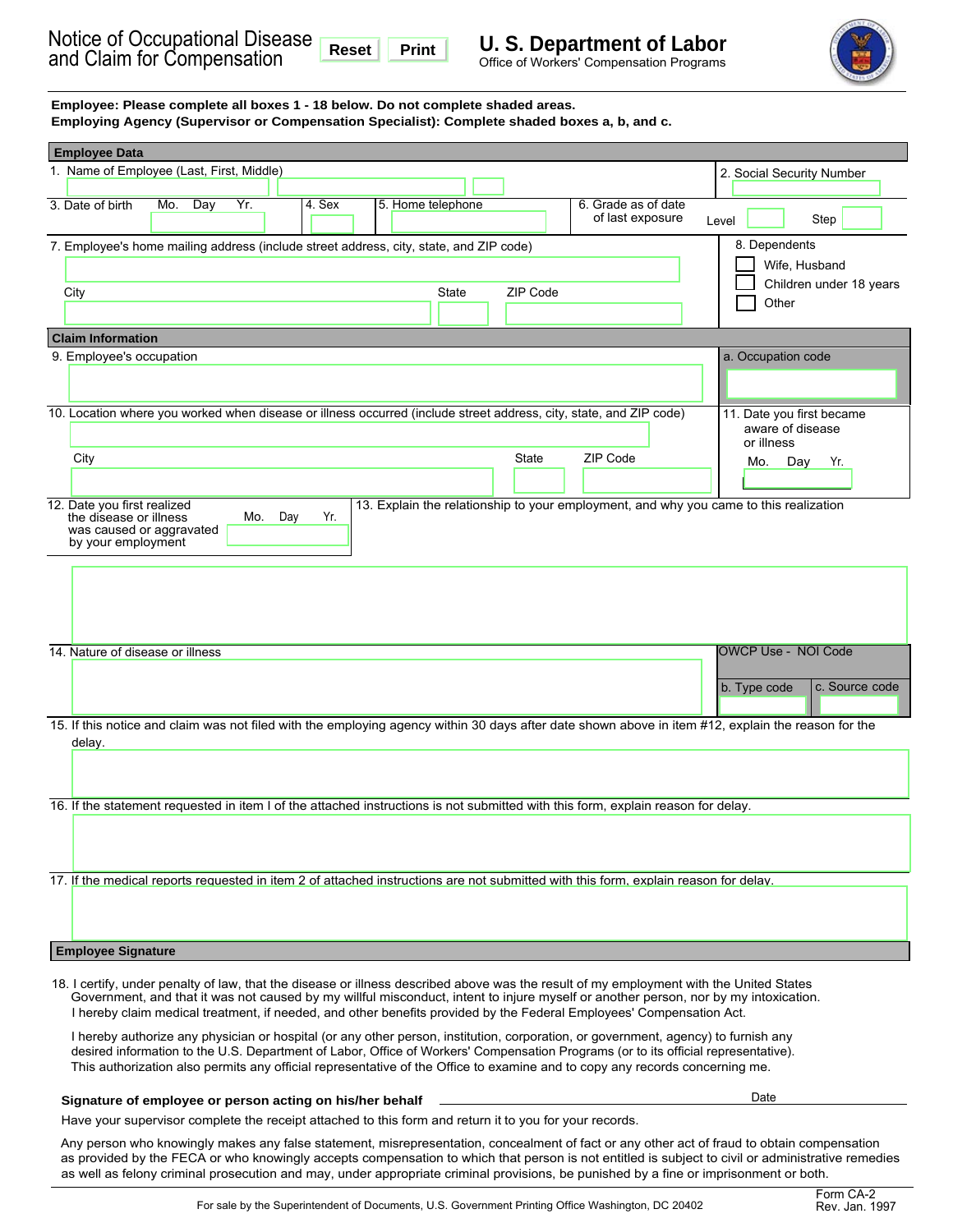# **Official Supervisor's Report of Occupational Disease: Please complete information requested below**

| <b>Supervisor's Report</b>                                                                                                                                                                                 |                          |                                            |                         |
|------------------------------------------------------------------------------------------------------------------------------------------------------------------------------------------------------------|--------------------------|--------------------------------------------|-------------------------|
| 19. Agency name and address of reporting office (include street address, city, state, and ZIP Code)                                                                                                        |                          |                                            | <b>OWCP Agency Code</b> |
|                                                                                                                                                                                                            |                          |                                            |                         |
|                                                                                                                                                                                                            |                          | <b>OSHA Site Code</b>                      |                         |
|                                                                                                                                                                                                            |                          |                                            |                         |
| ZIP Code<br>City<br><b>State</b>                                                                                                                                                                           |                          |                                            |                         |
|                                                                                                                                                                                                            |                          |                                            |                         |
| 20. Employee's duty station (include street address, city, state, and ZIP code)<br>City                                                                                                                    |                          | <b>State</b>                               | ZIP Code                |
|                                                                                                                                                                                                            |                          |                                            |                         |
| 21. Regular<br>22. Regular<br>a.m.<br>a.m.                                                                                                                                                                 |                          |                                            |                         |
| work<br>work<br>Sun.<br>Mon.<br>schedule<br>hours From:<br>p.m.<br>To:<br>p.m.                                                                                                                             |                          | Tues   Wed   Thurs                         | Fri.<br>Sat.            |
| 23. Name and address of physician first providing medical care (include city, state, ZIP code)                                                                                                             | 24. First date           |                                            | Yr<br>Mo.<br>Day        |
|                                                                                                                                                                                                            | medical<br>care received |                                            |                         |
|                                                                                                                                                                                                            |                          |                                            |                         |
|                                                                                                                                                                                                            |                          | 25. Do medical reports<br>show employee is | No<br>Yes               |
| ZIP Code<br>State<br>City                                                                                                                                                                                  |                          | disabled for work?                         |                         |
|                                                                                                                                                                                                            |                          |                                            |                         |
| 26. Date employee<br>Mo.<br>27. Date and<br>Yr.<br>Day<br>Mo.<br>Day<br>Yr.                                                                                                                                | a.m.                     |                                            |                         |
| hour employee<br>first reported<br>Time<br>stopped work<br>condition to<br>supervisor                                                                                                                      | p.m.                     |                                            |                         |
| 28. Date and<br>29. Date employee was last<br>Mo.<br>Yr.<br>Day<br>a.m.                                                                                                                                    | Mo.<br>Day               | Yr.                                        |                         |
| hour employee's<br>exposed to conditions<br>Time<br>alleged to have caused<br>p.m.<br>pay stopped<br>disease or illness                                                                                    |                          |                                            |                         |
| 30. Date<br>Yr.<br>Mo.<br>Day                                                                                                                                                                              |                          |                                            |                         |
| a.m.<br>returned<br>Time<br>to work<br>p.m.                                                                                                                                                                |                          |                                            |                         |
| 31. If employee has returned to work and work assignment has changed, describe new duties                                                                                                                  |                          |                                            |                         |
|                                                                                                                                                                                                            |                          |                                            |                         |
| 32. Employee's Retirement Coverage<br><b>CSRS</b><br>FERS<br>Other, (Specify)                                                                                                                              |                          |                                            |                         |
|                                                                                                                                                                                                            |                          |                                            |                         |
| 33. Was injury caused<br>34. Name and address of third party (include street address, city, state, and ZIP code)<br>by third party?                                                                        |                          |                                            |                         |
| Yes<br>No                                                                                                                                                                                                  |                          |                                            |                         |
| If "No,"                                                                                                                                                                                                   |                          |                                            |                         |
| go to<br>City                                                                                                                                                                                              | State                    | ZIP Code                                   |                         |
| Item 34.                                                                                                                                                                                                   |                          |                                            |                         |
|                                                                                                                                                                                                            |                          |                                            |                         |
| <b>Signature of Supervisor</b>                                                                                                                                                                             |                          |                                            |                         |
| 35. A supervisor who knowingly certifies to any false statement, misrepresentation, concealment of fact, etc., in respect to this claim<br>may also be subject to appropriate felony criminal prosecution. |                          |                                            |                         |
|                                                                                                                                                                                                            |                          |                                            |                         |
| I certify that the information given above and that furnished by the employee on the reverse of this form is true to the best of my<br>knowledge with the following exception:                             |                          |                                            |                         |
|                                                                                                                                                                                                            |                          |                                            |                         |
|                                                                                                                                                                                                            |                          |                                            |                         |
|                                                                                                                                                                                                            |                          |                                            |                         |
|                                                                                                                                                                                                            |                          |                                            |                         |
| Name of Supervisor (Type or print)                                                                                                                                                                         |                          |                                            |                         |
|                                                                                                                                                                                                            |                          |                                            |                         |
| Signature of Supervisor                                                                                                                                                                                    | Date                     |                                            |                         |
|                                                                                                                                                                                                            |                          |                                            |                         |
| Supervisor's Title                                                                                                                                                                                         | Office phone             |                                            |                         |
|                                                                                                                                                                                                            |                          |                                            |                         |
|                                                                                                                                                                                                            |                          |                                            |                         |
|                                                                                                                                                                                                            |                          |                                            |                         |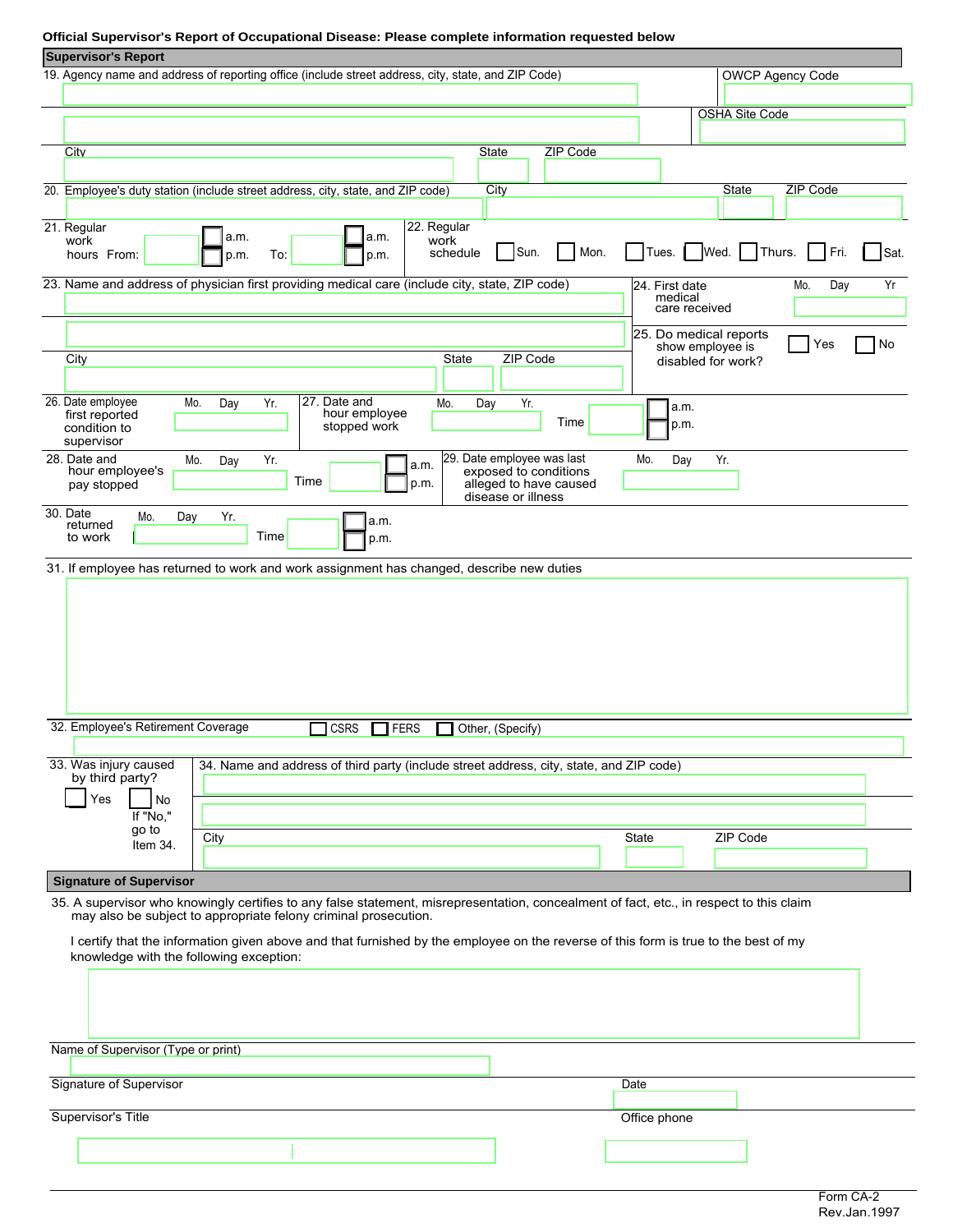# **Disability Benefits for Employees under the Federal Employees' Compensation Act (FECA)**

The FECA, which is administered by the Office of Workers' Compensation Programs (OWCP), provides the following general benefits for employment-related occupational disease or illness:

- (1) Full medical care from either Federal medical officers and hospitals, or private hospitals or physicians of the employee's choice.
- (2) Payment of compensation for total or partial wage loss.
- (3) Payment of compensation for permanent impairment of certain organs, members, or functions of the body (such as loss or loss of use of an arm or kidney, loss of vision, etc.), or for serious disfigurement of the head, face, or neck. If an employee is in doubt about compensation benefits, the
- (4) Vocational rehabilitation and related services where necessary.

An employee may use sick or annual leave rather than LWOP while disabled. The employee may repurchase leave used for approved periods. Form CA-7b, available from the personnel off ice, should be studied BEFORE a decision is made to use leave.

OWCP District Office servicing the employing agency should

For additional information, review the regulations governing the

### **Privacy Act**

At (Location)

In accordance with the Privacy Act of 1974, as amended (5 U.S.C. 552a), you are hereby notified that: (1) The Federal Employees' Compensation Act, as amended and extended (5 U.S.C. 8101, et seq.) (FECA) is administered by the Office of Workers' Compensation Programs of the U.S. Department of Labor, which receives and maintains personal information on claimants and their immediate families. (2) Information which the Office has will be used to determine eligibility for and the amount of benefits payable under the FECA, and may be verified through computer matches or other appropriate means. (3) Information may be given to the Federal agency which employed the claimant at the time of injury in order to verify statements made, answer questions concerning the status of the claim, verify billing, and to consider issues relating to retention, rehire, or other relevant matters. (4) Information may also be given to other Federal agencies, other government entities, and to private-sector agencies and/or employers as part of rehabilitative and other return-to-work programs and services. (5) Information may be disclosed to physicians and other health care providers for use in providing treatment or medical/vocational rehabilitation, making evaluations for the Office, and for other purposes related to the medical management of the claim. (6) Information may be given to Federal, state and local agencies for law enforcement purposes, to obtain information relevant to a decision under the FECA, to determine whether benefits are being paid properly, including whether prohibited dual Payments are being made, and, where appropriate, to pursue salary/administrative offset and debt collection actions required or permitted by the FECA and/or the Debt Collection Act. (7) Disclosure of the claimant's social security number (SSN) or tax identifying number (TIN) on this form is mandatory. The SSN and/or TIN, and other information maintained by the Office, may be used for identification, to support debt collection efforts carried on by the Federal government, and for other purposes required or authorized by law. (8) Failure to disclose all requested information may delay the processing of the claim or the payment of benefits, or may result in an unfavorable decision or reduced level of benefits.

#### **Note: This notice applies to all forms requesting information that you might receive from the Office in connection with the processing and adjudication of the claim you filed under the FECA.**

#### **Receipt of Notice of Occupational Disease or Illness**

This acknowledges receipt of notice of disease or illness sustained by: (Name of injured employee)

I was first notified about this condition on (Mo., Day, Yr.)

| The first three days in a non-pay status are waiting days, and   |
|------------------------------------------------------------------|
| no compensation is paid for these days unless the period of      |
| disability exceeds 14 calendar days, or the employee has         |
| suffered a permanent disability. Compensation for total          |
| disability is generally paid at the rate of 2/3 of an employee's |
| salary if there are no dependents, or 3/4 of salary if there are |
| one or more dependents.                                          |
|                                                                  |

be contacted. (Obtain the address from your employing agency.)

administration of the FECA (Code of Federal Regulations, Title 20, Chapter 1) or Chapter 810 of the Office of Personnel Management's Federal Personnel Manual.

Signature of Official Superior Title Date (Mo., Day, Yr.)

This receipt should be retained by the employee as a record that notice was filed.